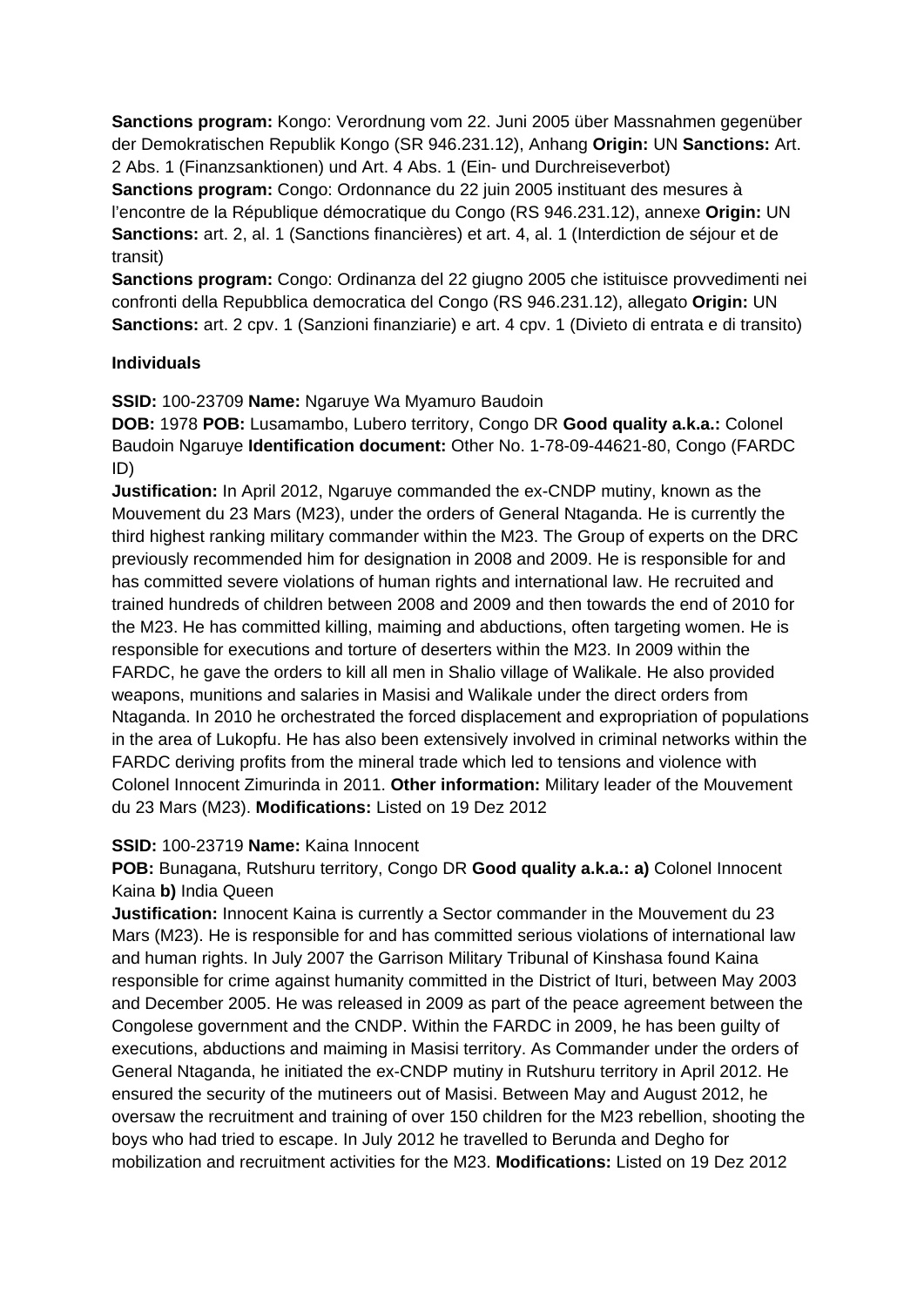**SSID:** 100-3099 **Name:** Bwambale Frank Kakolele

**Good quality a.k.a.: a)** Frank Kakorere **b)** Frank Kakorere Bwambale **Nationality:** Congo DR

**Justification:** FARDC General, without posting as of June 2011. Left the CNDP in January 2008. As of June 2011, resides in Kinshasa. Since 2010, Kakolele has been involved in activities apparently on behalf of the DRC government's Programme de Stabilisation et Reconstruction des Zones Sortant des Conflits Armés (STAREC), including participation in a STAREC mission to Goma and Beni in March 2011. Former RCD-ML leader, exercising influence over policies and maintaining command and control over the activities of RCD-ML forces, one of the armed groups and militias referred to in paragraph 20 of Res. 1493 (2003), responsible for trafficking of arms, in violation of the arms embargo.

# **SSID:** 100-3106 **Name:** Iyamuremye Gaston

**Title:** Brigadier General **DOB:** 1948 **POB: a)** Musanze District (Northern Province), Rwanda **b)** Ruhengeri, Rwanda **Good quality a.k.a.: a)** Rumuli **b)** Byiringiro **c)** Victor Rumuli **d)**  Victor Rumuri **e)** Michel Byiringiro **Nationality:** Rwanda

**Justification:** According to multiple sources, including the UNSC DRC Sanctions Committee's Group of Experts, Gaston Iyamuremye is the second vice president of the FDLR and is considered a core member of the FDLR military and political leadership. Gaston Iyamuremye also ran Ignace Murwanashyaka's (President of the FDLR) office in Kibua, DRC until December 2009. **Other information:** FDLR President and 2nd Vice-President of FDLR-FOCA. As of June 2011, based at Kalonge, North Kivu Province.

# **SSID:** 100-3122 **Name:** Kakwavu Bukande Jérôme

**POB:** Goma **Good quality a.k.a.: a)** Jérôme Kakwavu **b)** Commandant Jérôme **Nationality:** Congo DR

**Justification:** Former President of UCD/FAPC. FAPC's control of illegal border posts between Uganda and the DRC – a key transit route for arms flows. As President of the FAPC, he exercised influence over policies and command and control over the activities of FAPC forces, which were involved in arms trafficking and, consequently, in violations of the arms embargo. According to the Office of the SRSG on Children and Armed Conflict, he was responsible for recruitment and use of children in Ituri in 2002. One of five senior FARDC officers who had been accused of serious crimes involving sexual violence and whose cases the Security Council had brought to the Government's attention during its visit in 2009. **Other information:** Given the rank of General in the FARDC in December 2004. As of June 2011, detained in Makala Prison in Kinshasa. On 25 March 2011, the High Military Court in Kinshasa opened a trial against Kakwavu for war crimes.

# **SSID:** 100-3131 **Name:** Katanga Germain

## **Nationality:** Congo DR

**Justification:** FRPI chief. Involved in weapons transfers, in violation of the arms embargo. According to the Office of the SRSG on Children and Armed Conflict, he was responsible for recruitment and use of children in Ituri from 2002 to 2003. **Other information:** Appointed General in the FARDC in December 2004. Handed over by the Government of the DRC to the International Criminal Court on 18 October 2007. His trial began in November 2009.

# **SSID:** 100-3136 **Name:** Lubanga Thomas

**POB:** Ituri **Nationality:** Congo DR

**Justification:** President of the UPC/L, one of the armed groups and militias referred to in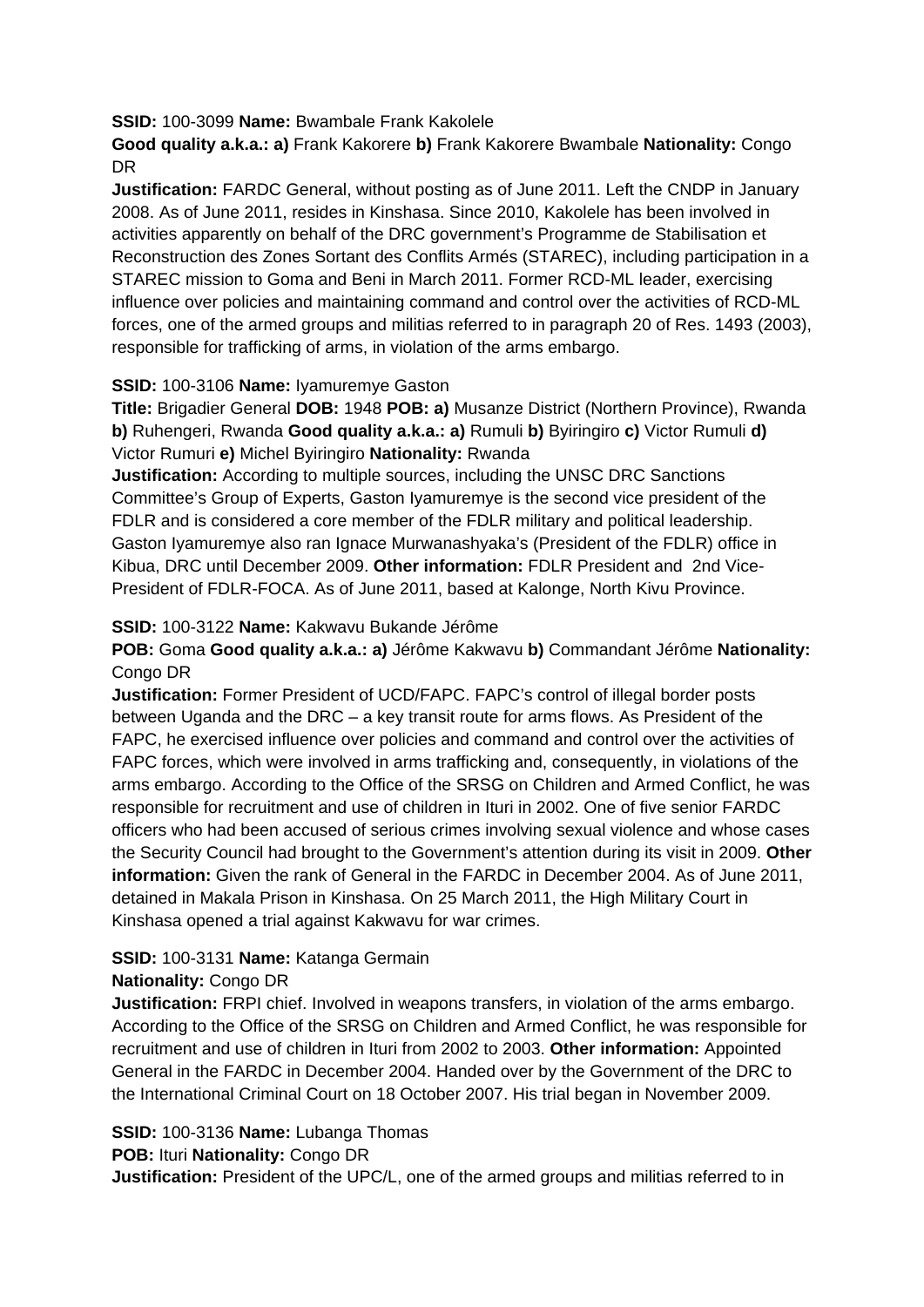paragraph 20 of Res.1493 (2003), involved in the trafficking of arms, in violation of the arms embargo. According to the Office of the SRSG on Children and Armed Conflict, he was responsible for recruitment and use of children in Ituri from 2002 to 2003. **Other information:** Arrested in Kinshasa in March 2005 for UPC/L involvement in human rights abuses violations. Transferred to the ICC by the DRC authorities on 17 March 2006. His trial began in January 2009 and is due to close in 2011.

## **SSID:** 100-3150 **Name:** Mandro Khawa Panga

**DOB:** 20 Aug 1973 **POB:** Bunia **Good quality a.k.a.: a)** Kawa Panga **b)** Kawa Panga Mandro **c)** Kawa Mandro **d)** Yves Andoul Karim **e)** Mandro Panga Kahwa **f)** Yves Khawa Panga Mandro **g)** Chief Kahwa **h)** Kawa **Nationality:** Congo DR

**Justification:** Ex-President of PUSIC, one of the armed groups and militias referred to in paragraph 20 of Res. 1493 (2003) involved in arms trafficking, in violation of the arms embargo. According to the Office of the SRSG on Children and Armed Conflict, he was responsible for recruitment and use of children from 2001 to 2002. **Other information:** Placed in prison in Bunia in April 2005 for sabotage of the Ituri peace process. Arrested by Congolese authorities in October 2005, acquitted by the Court of Appeal in Kisangani, subsequently transferred to the judicial authorities in Kinshasa on new charges of crimes against humanity, war crimes, murder, aggravated assault and battery. As of June 2011 detained at makala Central Prison, Kinshasa.

## **SSID:** 100-3166 **Name:** Mbarushimana Callixte

**DOB:** 24 Jul 1963 **POB:** Ndusu/Ruhengeri Northern Province, Rwanda **Nationality:** Rwanda

**Justification:** Executive Secretary of the FDLR and Vice-President of the FDLR military high command until his arrest. Political/Military leader of a foreign armed group operating in the Democratic Republic of the Congo, impeding the disarmament and the voluntary repatriation and resettlement of combatants, per Security Council resolution 1857 (2008) OP 4 (b). **Other information:** Arrested in Paris on 3 October 2010 under ICC warrant for war crimes and crimes against humanity committed by FDLR troops in the Kivus in 2009 and transferred to The Hague on 25 January 2011.

## **SSID:** 100-3177 **Name:** Mpano Iruta Douglas

**DOB: a)** 28 Dec 1965 **b)** 29 Dec 1965 **POB: a)** Bashali, Masisi **b)** Congo DR **c)** Uvira **Good quality a.k.a.: a)** Mpano **b)** Douglas Iruta Mpamo **Nationality:** Congo DR

**Justification:** Owner/Manager of the Compagnie Aérienne des Grands Lacs and of Great Lakes Business Company, whose aircraft were used to provide assistance to armed groups and militias referred to in paragraph 20 of Res.1493 (2003). Also responsible for disguising information on flights and cargo apparently to allow for the violation of the arms embargo. **Other information:** As of June 2011, resides in Gisenyi, Rwanda. No known occupation since two of the planes managed by Great Lakes Business Company (GLBC) crashed.

#### **SSID:** 100-3193 **Name:** Mudacumura Sylvestre

**Good quality a.k.a.: a)** Radja **b)** Mupenzi Bernard **c)** General Major Mupenzi **d)** General Mudacumura **Nationality:** Rwanda

**Justification:** FDLR Commander, exercising influence over policies, and maintaining command and control over the activities of FDLR forces, one of the armed groups and militias referred to in paragraph 20 of Res. 1493 (2003), involved in trafficking of arms, in violation of the arms embargo. Mudacumura (or staff) was in telephone communication with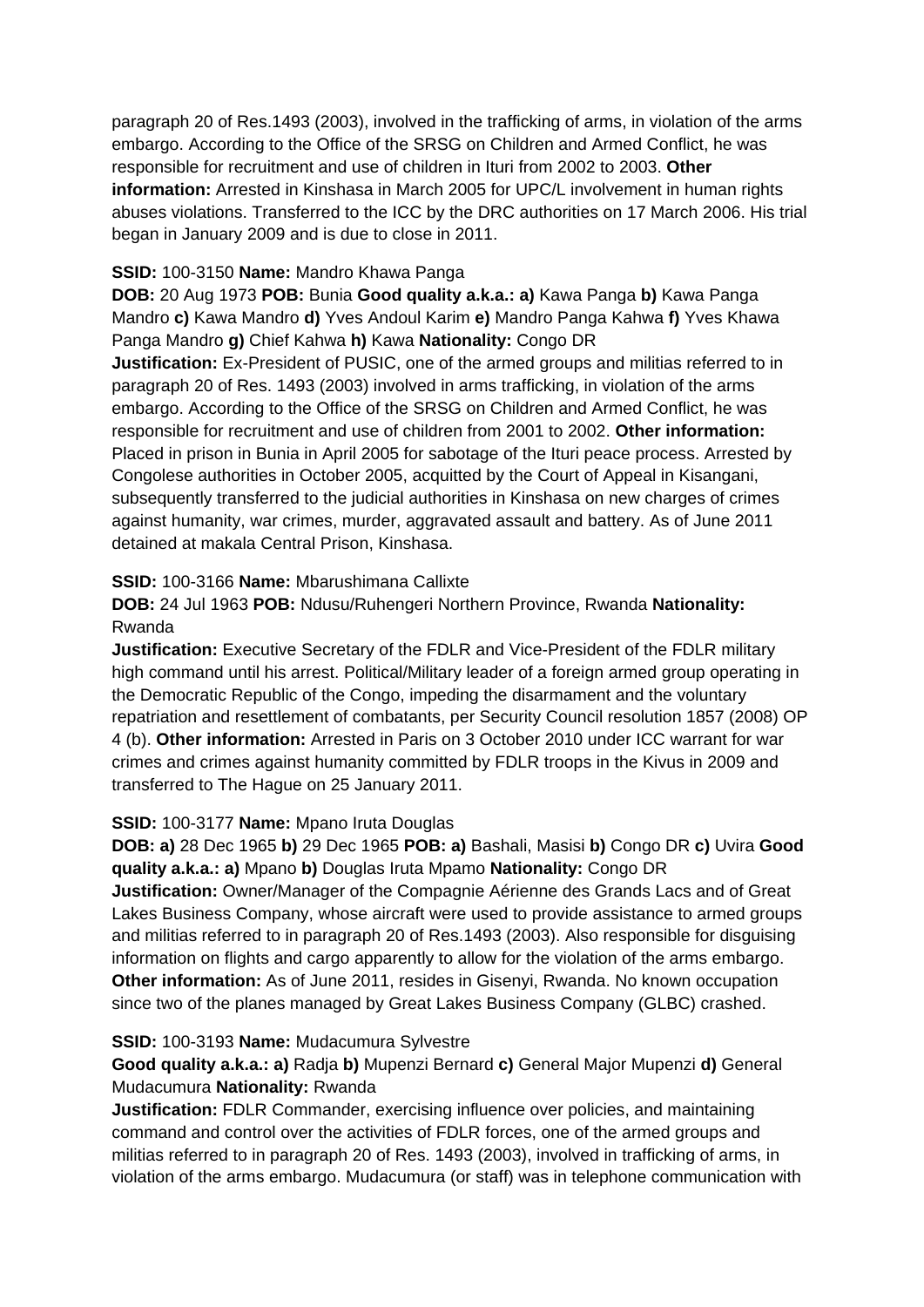FDLR leader Murwanashyaka in Germany, including at the time of the Busurungi Massacre May 2009, and military commander Major Guillaume during Umoja Wetu and Kimia II operations in 2009. According to the Office of the SRSG on Children and Armed Conflict, he was responsible for 27 cases of recruitment and use of children by troops under his command in North Kivu from 2002 to 2007. **Other information:** Military commander of FDLR-FOCA, also political 1st Vice-President and head of FOCA High Command, thus combining overall military and political command functions since the arrest of FDLR leaders in Europe. As of June 2011, based at Kikoma forest, near Bogoyi, Walikale, North Kivu.

## **SSID:** 100-3203 **Name:** Mugaragu Leodomir

**DOB: a)** 1954 **b)** 1953 **POB: a)** Kigali, Rwanda **b)** Rushashi (Northern Province), Rwanda **Good quality a.k.a.: a)** Manzi Leon **b)** Leo Manzi

**Justification:** According to open source and official reporting, Leodomir Mugaragu is the Chief of Staff of the Forces Combattantes Abucunguzi/Combatant Force for the Liberation of Rwanda (FOCA), the FDLR's armed wing. According to official reporting Mugaragu is a senior planner for FDLR's military operations in the eastern DRC. **Other information:** FDLR-FOCA Chief of Staff, in charge of administration. As of June 2011, based at the FDLR HQ at Kikoma forest, Bogoyi, Walikale, North Kivu.

## **SSID:** 100-3217 **Name:** Mukulu Jamil

**DOB: a)** 1965 **b)** 1 Jan 1964 **POB:** Ntoke Village, Ntenjeru Sub County, Kayunga District, Uganda **Good quality a.k.a.: a)** Professor Musharaf **b)** Steven Alirabaki **c)** David Kyagulanyi **d)** Musezi Talengelanimiro **e)** Mzee Tutu **f)** Abdullah Janjuaka **g)** Alilabaki Kyagulanyi **h)** Hussein Muhammad **i)** Nicolas Luumu **j)** Talengelanimiro **Nationality:** Uganda

**Justification:** According to open-source and official reporting, including the UNSC DRC Sanctions Committee's Group of Experts' reports, Mr. Jamil Mukulu is the military leader of the Allied Democratic Forces (ADF), a foreign armed group operating in the DRC that impedes the disarmament and voluntary repatriation or resettlement of ADF combatants, as described in paragraph 4 (b) of resolution 1857 (2008). The UNSC DRC Sanction Committee's Group of Experts has reported that Mukulu has provided leadership and material support to the ADF, an armed group operating in the territory of the DRC. According to multiple sources including the UNSC DRC Sanctions Committee's Group of Experts' reports, Jamil Mukulu has also continued to exercise influence over the policies, provided financing, and maintained direct command and control over the activities of, ADF forces in the field, including overseeing links with international terrorist networks. **Other information:** Title: Head of the Allied Democratic Forces (ADF) Alt.Title: Commander, Allied Democratic Forces

#### **SSID:** 100-3237 **Name:** Mujyambere Leopold

**DOB: a)** 17 Mar 1962 **b)** 1966 (approximately) **POB:** Kigali, Rwanda **Good quality a.k.a.: a)**  Musenyeri **b)** Achille **c)** Frere Petrus Ibrahim **Nationality:** Rwanda

**Justification:** Commander of the Second Division of FOCA/the Reserve Brigades (an FDLR armed branch). Military leader of a foreign armed group operating in the Democratic Republic of the Congo, impeding the disarmament and the voluntary repatriation and resettlement of combatants, per Security Council resolution 1857 (2008) OP 4 (b). In evidence collated by the UNSC DRC Sanctions Committee Group of Experts, detailed in its report of 13 February 2008, girls recovered from FDLR-FOCA had previously been abducted and sexually abused. Since mid-2007, FDLR-FOCA, which previously recruited boys in their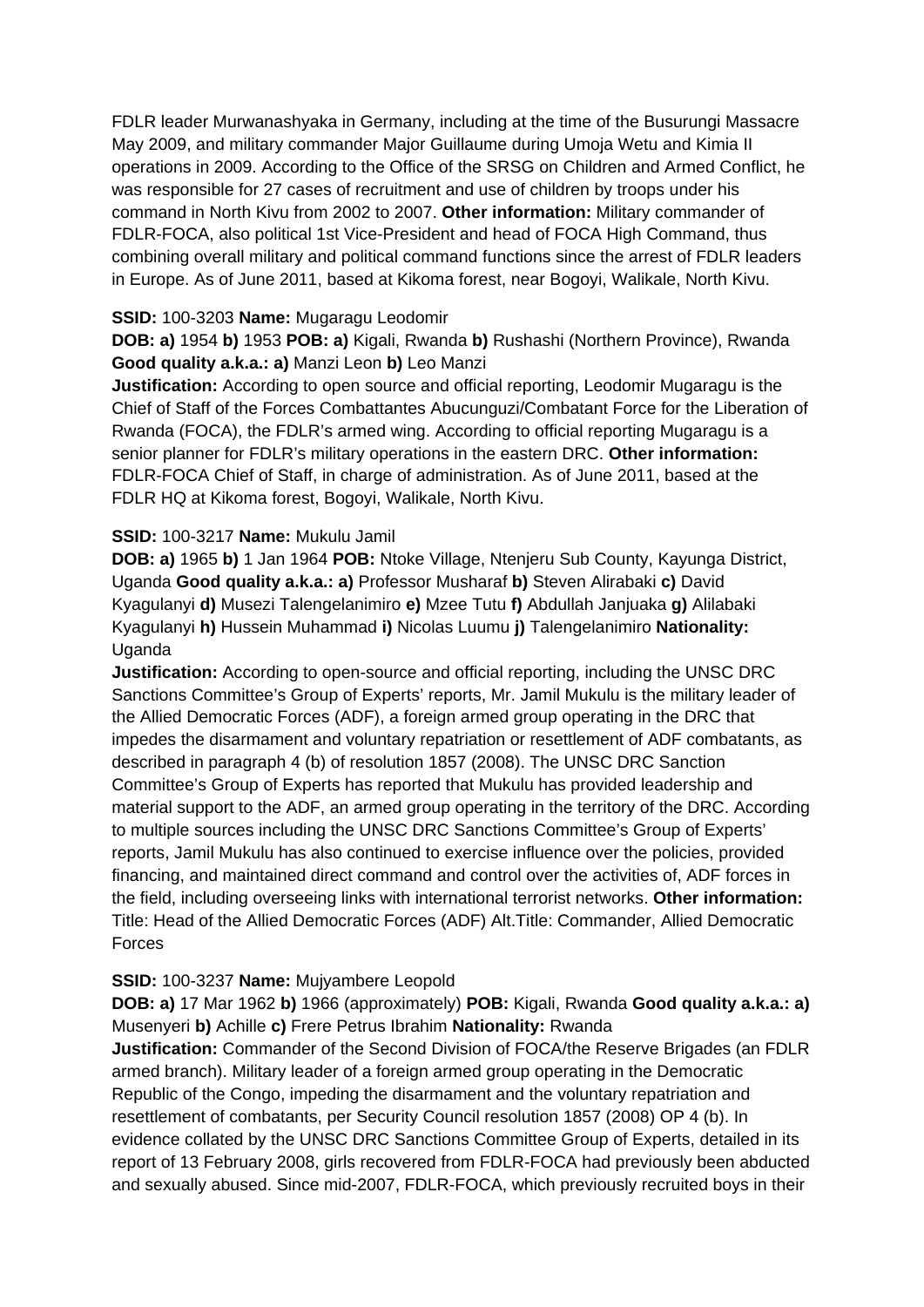mid to late teens, has been forcefully recruiting youth from the age of 10 years. The youngest are then used as escorts, and older children are deployed as soldiers on the frontline, per Security Council resolution 1857 (2008) OP4 (d) and (e). **Other information:** As of June 2011, Commander of the South Kivu operational sector now called «Amazon» of FDLR-FOCA. Based at Nyakaleke (south-east of Mwenga, South Kivu).

#### **SSID:** 100-3249 **Name:** Murwanashyaka Ignace

**Title:** Dr. **DOB:** 14 May 1963 **POB: a)** Butera, Rwanda **b)** Ngoma, Butare, Rwanda **Good quality a.k.a.:** Ignace **Nationality:** Rwanda

**Justification:** President of FDLR, and supreme commander of the FDLR armed forces exercising influence over policies, and maintaining command and control over the activities of FDLR forces, one of the armed groups and militias referred to in paragraph 20 of Res. 1493 (2003), involved in trafficking of arms, in violation of the arms embargo. In telephone communication with FDLR military field commanders (including during the Busurungi May 2009 massacre); gave military orders to the high command; involved in coordinating the transfer of arms and ammunition to FDLR units and relaying specific instructions for use; managing large sums of money raised through illicit sale of natural resources in areas of FDLR control. According to the Office of the SRSG on Children and Armed Conflict, he held command responsibility as President and military commander of FDLR for recruitment and use of children by the FDLR in Eastern Congo. **Other information:** Arrested by German authorities on 17 November 2009. Replaced by Gaston Iamuremye, alias «Rumuli» as President of FDLR-FOCA. Murwanashyaka's trial for war crimes and crimes against humanity committed by FDLR troops in DRC in 2008 and 2009 began on 4 May 2011 in a German court.

## **SSID:** 100-3261 **Name:** Musoni Straton

**DOB: a)** 6 Apr 1961 **b)** 4 Jun 1961 (approximately) **POB:** Mugambazi, Kigali, Rwanda **Good quality a.k.a.:** IO Musoni **Nationality:** Rwanda

**Justification:** Through his leadership of the FDLR, a foreign armed group operating in the DRC, Musoni is impeding the disarmament and voluntary repatriation or resettlement of combatants belonging to those groups, in breach of resolution 1649 (2005). **Other information:** Arrested by German authorities on 17 November 2009. Musoni's trial for war crimes and crimes against humanity committed by FDLR troops in DRC in 2008 and 2009 began on 4 May 2011 in a German court. Replaced as 1st Vice-President of the FDLR by Sylvestre Mudacumura.

#### **SSID:** 100-3272 **Name:** Mutebutsi Jules

**DOB:** 1964 **POB:** Minembwe South Kivu **Good quality a.k.a.: a)** Jules Mutebusi **b)** Jules Mutebuzi **c)** Colonel Mutebutsi **Nationality:** Congo DR

**Justification:** Joined forces with other renegade elements of former RCD-G to take town of Bukavu in May 2004 by force. Implicated in the receipt of weapons outside of FARDC structures and provision of supplies to armed groups and militia mentioned in paragraph 20 of Res. 1493 (2003), in violation of the arms embargo. **Other information:** Former FARDC Deputy Military Regional Commander of 10th MR in April 2004, dismissed for indiscipline. In December 2007, he was arrested by Rwandan authorities when he tried to cross the border into DRC. He has lived since in semi-liberty in Kigali (not authorized to leave the country).

**SSID:** 100-3284 **Name:** Ngudjolo Matthieu Chui **Good quality a.k.a.:** Cui Ngudjolo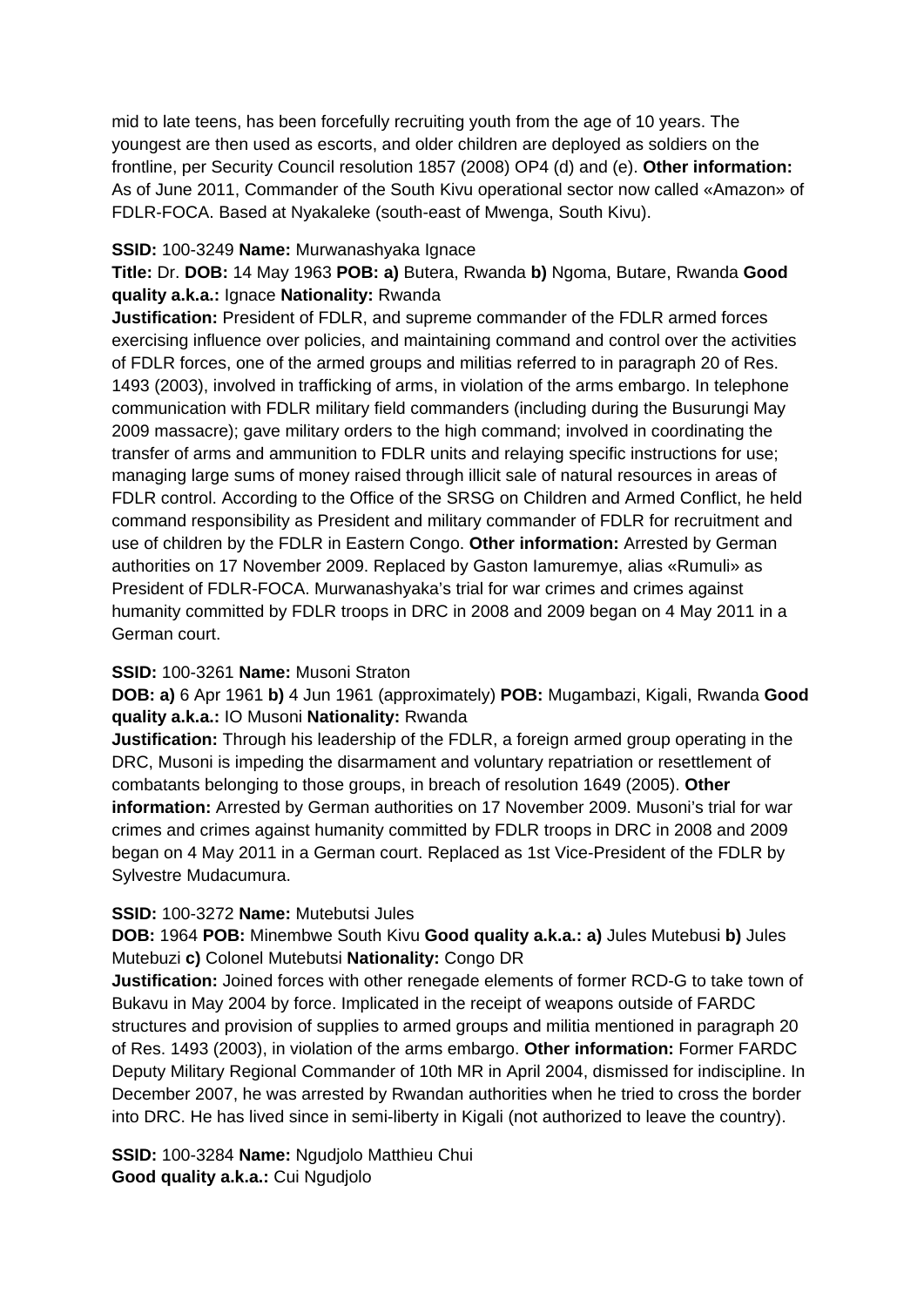**Justification:** FNI Chief of Staff and former Chief of Staff of the FRPI, exercising influence over policies and maintaining command and control over the activities of FRPI forces, one of the armed groups and militias referred to in paragraph 20 of Res. 1493 (2003), responsible for trafficking of arms, in violation of the arms embargo. According to the Office of the SRSG on Children and Armed Conflict, he was responsible for recruitment and use of children under 15 years old in Ituri in 2006. **Other information:** Arrested by MONUC in Bunia in October 2003. Surrendered by the Government of the DRC to the International Criminal Court on 7 February 2008.

## **SSID:** 100-3290 **Name:** Njabu Floribert Ngabu

**Good quality a.k.a.: a)** Floribert Njabu **b)** Floribert Ndjabu **c)** Floribert Ngabu Ndjabu **Justification:** President of FNI, one of the armed groups and militias referred to in paragraph 20 of Res. 1493 (2003), involved in the trafficking of arms, in violation of the arms embargo. **Other information:** Under house arrest in Kinshasa since March 2005 for FNI involvement in human rights abuses.Transferred to The Hague on 27 March 2011 to testify in the ICC Germain Katanga and Mathieu Ngudjolo trials.

## **SSID:** 100-3297 **Name:** Nkunda Laurent

**DOB: a)** 6 Feb 1967 **b)** 2 Feb 1967 **POB:** North Kivu/Rutshuru **Good quality a.k.a.: a)**  Laurent Nkunda Bwatare **b)** Laurent Nkundabatware **c)** Laurent Nkunda Mahoro Batware **d)**  Laurent Nkunda Batware **e)** Nkunda Mihigo Laurent **f)** Chairman **g)** General Nkunda **h)** Papa Six **Nationality:** Congo DR

**Justification:** Joined forces with other renegade elements of former RCD-G to take Bukavu in May 2004 by force. In receipt of weapons outside of FARDC in violation of the arms embargo. According to the Office of the SRSG on Children and Armed Conflict, he was responsible for 264 cases of recruitment and use of children by troops under his command in North Kivu from 2002 to 2009. **Other information:** Former RCD-G General. Founder, National Congress for the People's Defense, 2006; Senior Officer, Rally for Congolese Democracy-Goma (RCD-G), 1998–2006; Officer Rwandan Patriotic Front (RPF), 1992– 1998. Laurent Nkunda was arrested by Rwandan authorities in Rwanda in January 2009 and replaced as the commander of the CNDP. Since then, he has been under house arrest in Kigali, Rwanda. DRC Government's request to extradite Nkunda for crimes committed in eastern DRC has been refused by Rwanda. In 2010, Nkunda's appeal for illegal detention was rejected by Rwandan court in Gisenyi, ruling that the matter should be examined by a military court. Nkunda's lawyers initiated a procedure with the Rwandan Military court. Retains some influence over certain elements of the CNDP.

#### **SSID:** 100-3315 **Name:** Nsanzubukire Felicien

## **DOB:** 1967 **POB: a)** Murama **b)** Kinyinya **c)** Rubungo **d)** Kigali, Rwanda **Good quality a.k.a.:** Fred Irakeza **Nationality:** Rwanda

**Justification:** Felicien Nsanzubukire supervised and coordinated the trafficking of ammunition and weapons between at least November 2008 and April 2009 from the United Republic of Tanzania, via Lake Tanganyika, to FDLR units based in the Uvira and Fizi areas of South Kivu. **Other information:** 1st battalion leader of the FDLR-FOCA, based in the Uvira-Sange area of South Kivu. A member of the FDLR since at least 1994 and operating in eastern DRC since October 1998. As of June 2011, based in Magunda, Mwenga territory, South Kivu.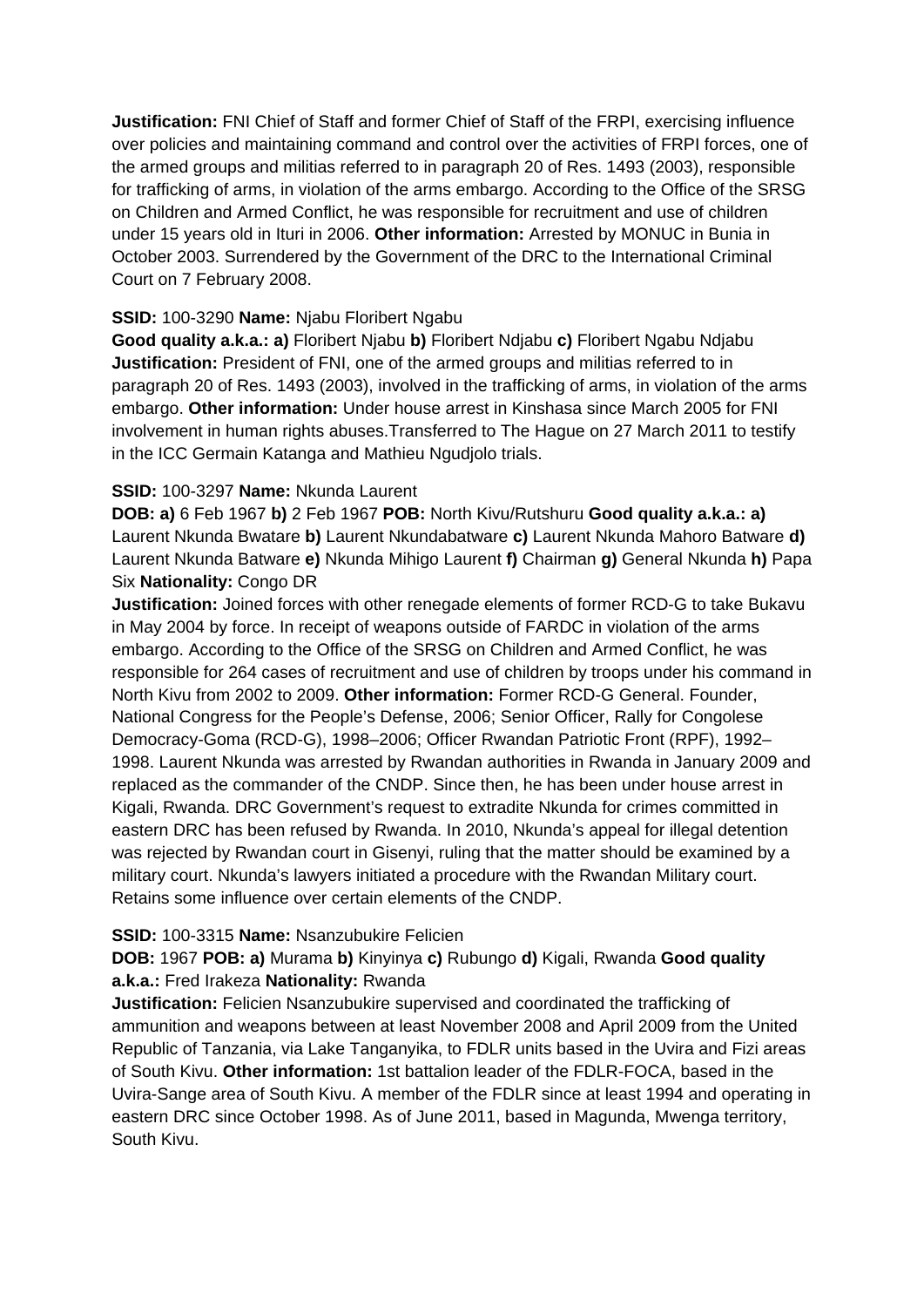## **SSID:** 100-3325 **Name:** Ntawunguka Pacifique

**DOB: a)** 1 Jan 1964 **b)** 1964 (approximately) **POB:** Gaseke, Gisenyi Province, Rwanda **Good quality a.k.a.: a)** Colonel Omega **b)** Nzeri **c)** Israel **d)** Pacifique Ntawungula **Nationality:** Rwanda

**Justification:** Commander of the First Division of FOCA (an FDLR armed wing). Military leader of a foreign armed group operating in the Democratic Republic of the Congo, impeding the disarmament and the voluntary repatriation and resettlement of combatants, in violation of Security Council resolution 1857 (2008) OP 4 (b). In evidence collated by the UNSC DRC Sanctions Committee Group of Experts, detailed in its report of 13 February 2008, girls recovered from FDLR-FOCA had previously been abducted and sexually abused. Since mid-2007, FDLR-FOCA, which previously recruited boys in their mid to late teens, has been forcefully recruiting youth from the age of 10 years. The youngest are then used as escorts, and older children are deployed as soldiers on the frontline, in violation of Security Council resolution 1857 (2008) OP4 (d) and (e). **Other information:** Commander, Operational Sector North Kivu «SONOKI» of FDLR-FOCA. As of June 2011, based at Matembe, North Kivu. Received military training in Egypt.

## **SSID:** 100-3339 **Name:** Nyakuni James

## **Nationality:** Uganda

**Justification:** Trade partnership with Jérôme Kakwavu, particularly smuggling across the DRC/Uganda border, including suspected smuggling of weapons and military material in unchecked trucks. Violation of the arms embargo and provision of assistance to armed groups and militia referred to in paragraph 20 of Res. 1493 (2003), including financial support that allows them to operate militarily.

## **SSID:** 100-3344 **Name:** Nzeyimana Stanislas

**DOB: a)** 1 Jan 1966 **b)** 1967 (approximately) **c)** 28 Aug 1966 **POB:** Mugusa (Butare), Rwanda **Good quality a.k.a.: a)** Deogratias Bigaruka Izabayo **b)** Bigaruka **c)** Bigurura **d)**  Izabayo Deo **e)** Jules Mateso Mlamba

**Justification:** Deputy Commander of the FOCA (an FDLR armed branch). Military leader of a foreign armed group operating in the Democratic Republic of the Congo, impeding the disarmament and the voluntary repatriation and resettlement of combatants, per Security Council resolution 1857 (2008) OP 4 (b). In evidence collated by the UNSC DRC Sanctions Committee Group of Experts, detailed in its report of 13 February 2008, girls recovered from FDLR-FOCA had previously been abducted and sexually abused. Since mid-2007, FDLR-FOCA, which previously recruited boys in their mid to late teens, has been forcefully recruiting youth from the age of 10 years. The youngest are then used as escorts, and older children are deployed as soldiers on the frontline, per Security Council resolution 1857 (2008) OP4 (d) and (e). **Other information:** Rwandan Deputy commander of the FDLR-FOCA. As of June 2011, based at Mukoberwa, North Kivu.

#### **SSID:** 100-3361 **Name:** Ozia Manio Dieudonné

## **DOB:** 6 Jun 1949 **POB:** Ariwara, Congo DR **Good quality a.k.a.: a)** Ozia Mazio **b)** Omari **c)**  Mr Omari **Nationality:** Congo DR

**Justification:** Financial schemes with Jérôme Kakwavu and FAPC and smuggling across the DRC/Uganda border, allowing supplies and cash to be made available to Kakwavu and his troops. Violation of the arms embargo, including by providing assistance to armed groups and militia referred to in paragraph 20 of Res. 1493 (2003). **Other information:** While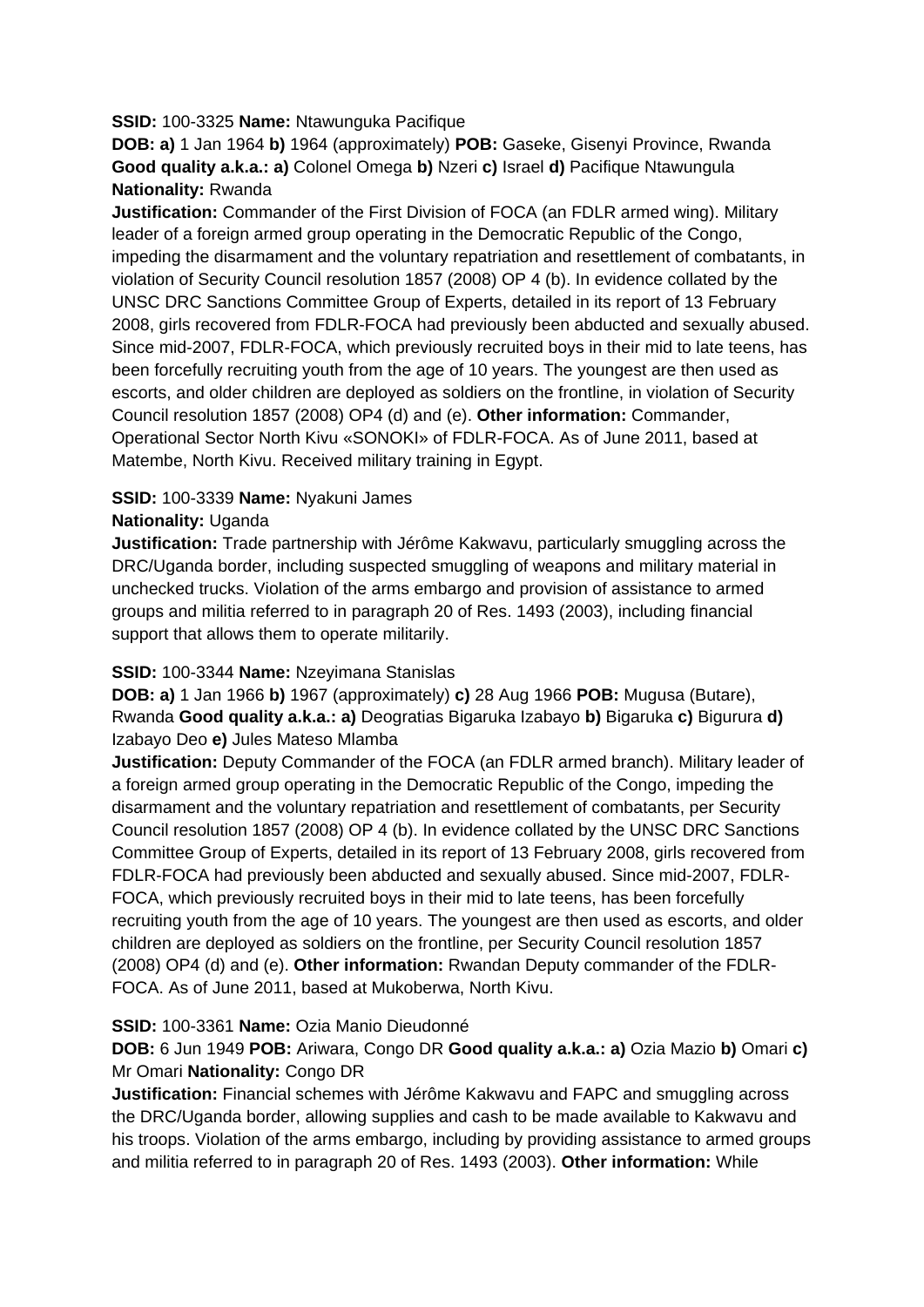president of the Fédération des entreprises congolaises (FEC) in Aru territory, Dieudonné Ozia Mazio is believed to have died in Ariwara on 23 September 2008.

## **SSID:** 100-3373 **Name:** Sheka Ntabo Ntaberi

**DOB:** 4 Apr 1976 **POB:** Walikale Territory, Congo DR **Nationality:** Congo DR **Justification:** Ntabo Ntaberi Sheka, Commander-in-Chief of the political branch of the Mayi Mayi Sheka, is the political leader of a Congolese armed group that impedes the disarmament, demobilization, or reintegration of combatants. The Mayi Mayi Sheka is a Congo-based militia group that operates from bases in Walikale territory in eastern DRC. The Mayi Mayi Sheka group has carried out attacks on mines in eastern DRC, including taking over the Bisiye mines and extorting from locals. Ntabo Ntaberi Sheka has also committed serious violations of international law involving the targeting of children. Ntabo Ntaberi Sheka planned and ordered a series of attacks in Walikale territory from 30 July to 2 August, 2010, to punish local populations accused of collaborating with Congolese Government forces. In the course of the attacks, children were raped and were abducted, subjected to forced labor and subjected to cruel, inhumane or degrading treatment. The Mayi Mayi Sheka militia group also forcibly recruits boys and holds children in their ranks from recruitment drives. **Other information:** Commander-in-Chief, Nduma Defence of Congo, Mayi Mayi Sheka group.

## **SSID:** 100-3382 **Name:** Taganda Bosco

**DOB: a)** 1973 **b)** 1974 **POB:** Bigogwe, Rwanda **Good quality a.k.a.: a)** Bosco Ntaganda **b)**  Bosco Ntagenda **c)** General Taganda **d)** Lydia **e)** Terminator **f)** Tango Romeo **g)** Tango **h)**  Major **Nationality:** Congo DR

**Justification:** UPC/L military commander, exercising influence over policies and maintaining command and control over the activities of UPC/L, one of the armed groups and militias referred to in paragraph 20 of Res. 1493 (2003), involved in the trafficking of arms, in violation of the arms embargo. He was appointed General in the FARDC in December 2004 but refused to accept the promotion, therefore remaining outside of the FARDC. According to the Office of the SRSG on Children and Armed Conflict, he was responsible for recruitment and use of children in Ituri in 2002 and 2003, and 155 cases of direct and/or command responsibility for recruitment and use of children in North Kivu from 2002 to 2009. As CNDP Chief of Staff, had direct and command responsibility for the massacre at Kiwanja (November 2008). **Other information:** Born in Rwanda, he moved to Nyamitaba, Masisi territory, North Kivu, when he was a child. As of June 2011, he resides in Goma and owns large farms in Ngungu area, Masisi territory, North Kivu. Nominated FARDC Brigadier-General by Presidential Decree on 11 December 2004, following Ituri peace agreements. Formerly Chief of Staff in CNDP military commander since the arrest of Laurent Nkunda in January 2009. Since January 2009, de facto Deputy Commander of consecutive anti-FDLR operations «Umoja Wetu», «Kimia II» and «Amani Leo» in North and South Kivu.

#### **SSID:** 100-3400 **Name:** Zimurinda Innocent

**DOB: a)** 1 Sep 1975 **b)** 1975 **POB:** Ngungu, Masisi Territory, North Kivu Province, Congo DR **Good quality a.k.a.:** Zimulinda **Nationality:** Congo DR

**Justification:** According to multiple sources, Lt Col Innocent Zimurinda, in his capacity as one of the commanders of the FARDC 231st Brigade, gave orders that resulted in the massacre of over 100 Rwandan refugees, mostly women and children, during an April 2009 military operation in the Shalio area. The UNSC DRC Sanctions Committee's Group of Experts reported that Lt Col Innocent Zimurinda was witnessed first hand refusing to release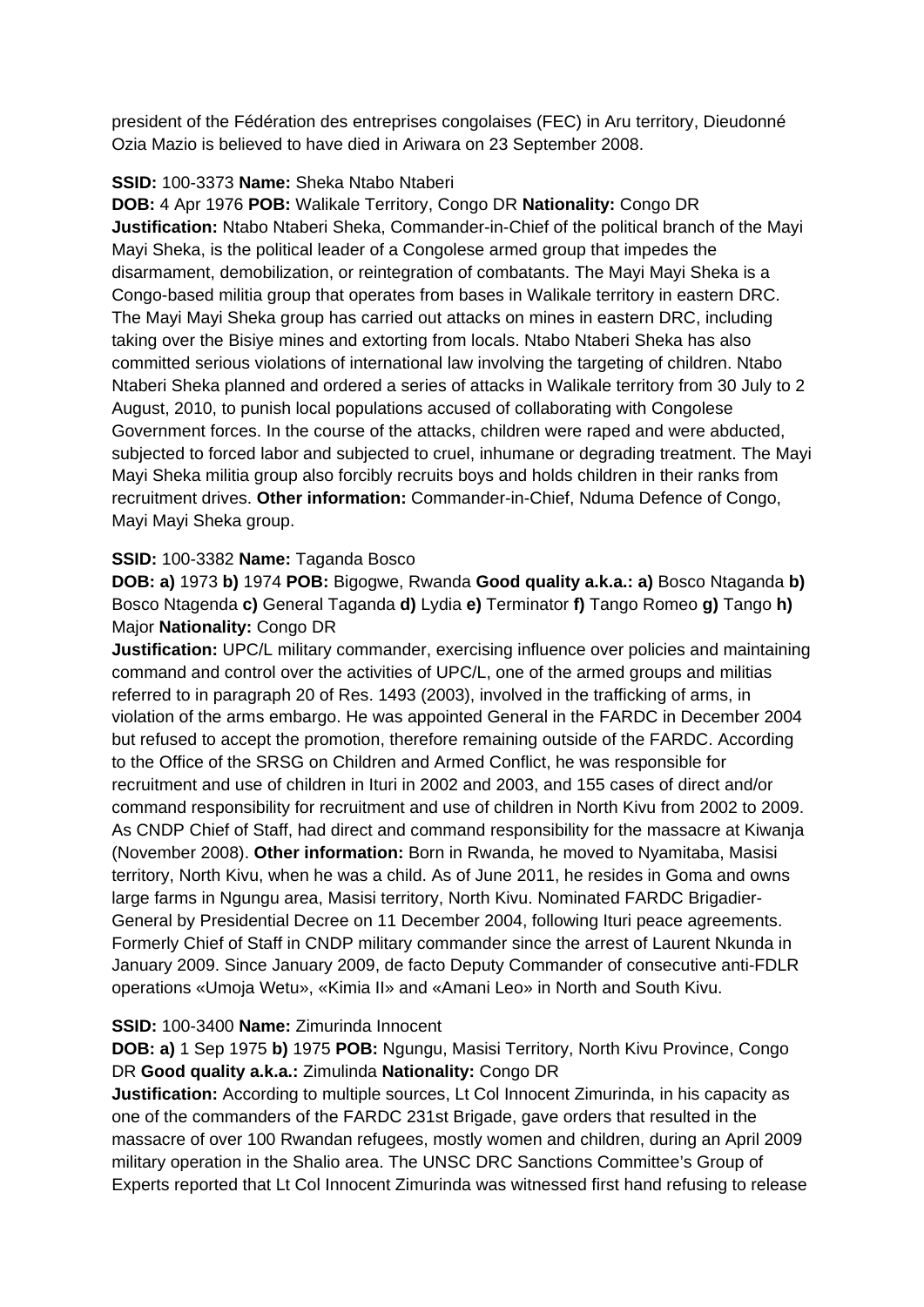three children from his command in Kalehe, on August 29, 2009. According to multiple sources, Lt Col Innocent Zimurinda, prior to the CNDP's integration into FARDC, participated in a November 2008 CNDP operation that resulted in the massacre of 89 civilians, including women and children, in the region of Kiwanja. In March 2010, 51 human rights groups working in eastern DRC alleged that Zimurinda was responsible for multiple human rights abuses involving the murder of numerous civilians, including women and children, between February 2007 and August 2007. Zimurinda was accused in the same complaint of responsibility for the rape of a large number of women and girls. According to a May 21, 2010, statement by the Special Representative of the Secretary General for Children and Armed Conflict, Innocent Zimurinda has been involved in the arbitrary execution of child soldiers, including during operation Kimia II. According to the same statement, he denied access by the UN Mission in the DRC (MONUC) to screen troops for minors. According to the UNSC DRC Sanctions Committee's Group of Experts, Lt Col Zimurinda holds direct and command responsibility for child recruitment and for maintaining children within troops under his command. **Other information:** Colonel in the FARDC. Integrated in the FARDC in 2009 as a Lieutenant Colonel, brigade commander in FARDC Kimia II Ops, based in Ngungu area. In July 2009, Zimurinda was promoted to full Colonel and became FARDC Sector commaner in Ngungu and subsequently in Kitchanga in FARDC Kimia II and Amani Leo Operations. Whereas Zimurinda did not appear in the 31 December 2010 DRC Presidential ordinance nominating high FARDC officers, Zimurinda de facto maintained his command position of FARDC 22nd sector in Kitchanga and wears the newly issued FARDC rank and uniform. He remains loyal to Bosco Ntaganda. In December 2010, recruitment activities carried out by elements under the command of Zimurinda were denounced in open source reports.

#### **SSID:** 100-22941 **Name:** Makenga Sultani

#### **DOB:** 25 Dec 1973 **POB:** Rutshuru, Congo **Good quality a.k.a.: a)** Colonel Sultani Makenga **b)** Emmanuel Sultani Makenga **Nationality:** Congo

**Justification:** Sultani Makenga is a military leader of the «mouvement du 23 Mars» (M23) group operating in the Democratic Republic of the Congo (DRC). As a leader of M23 (also known as the Congolese Revolutionary Army), Sultani Makenga has committed and is responsible for serious violations of international law involving the targeting of women and children in situations of armed conflict, including killing and maiming, sexual violence, abduction, and forced displacement. He has also been responsible for violations of international law related to M23's actions in recruiting or using children in armed conflict in the DRC. Under the command of Sultani Makenga, M23 has carried out extensive atrocities against the civilian population of the DRC. According to testimonies and reports, the militants operating under the command of Sultani Makenga have conducted rapes throughout Rutshuru territory against women and children, some of whom have been as young as 8 years old, as part of a policy to consolidate control in Rutshuru territory. Under Makenga's command, M23 has conducted extensive forced recruitment campaigns of children in the DRC and in the region, as well as killing, maiming, and injuring scores of children. Many of the forced child recruits have been under the age of 15. Makenga has also been reported to be the recipient of arms and related materiel in violation of measures taken by the DRC to implement the arms embargo, including domestic ordinances on the importing and possession of arms and related materiel. Makenga's actions as the leader of M23 have included serious violations of international law and atrocities against the civilian population of the DRC, and have aggravated the conditions of insecurity, displacement, and conflict in the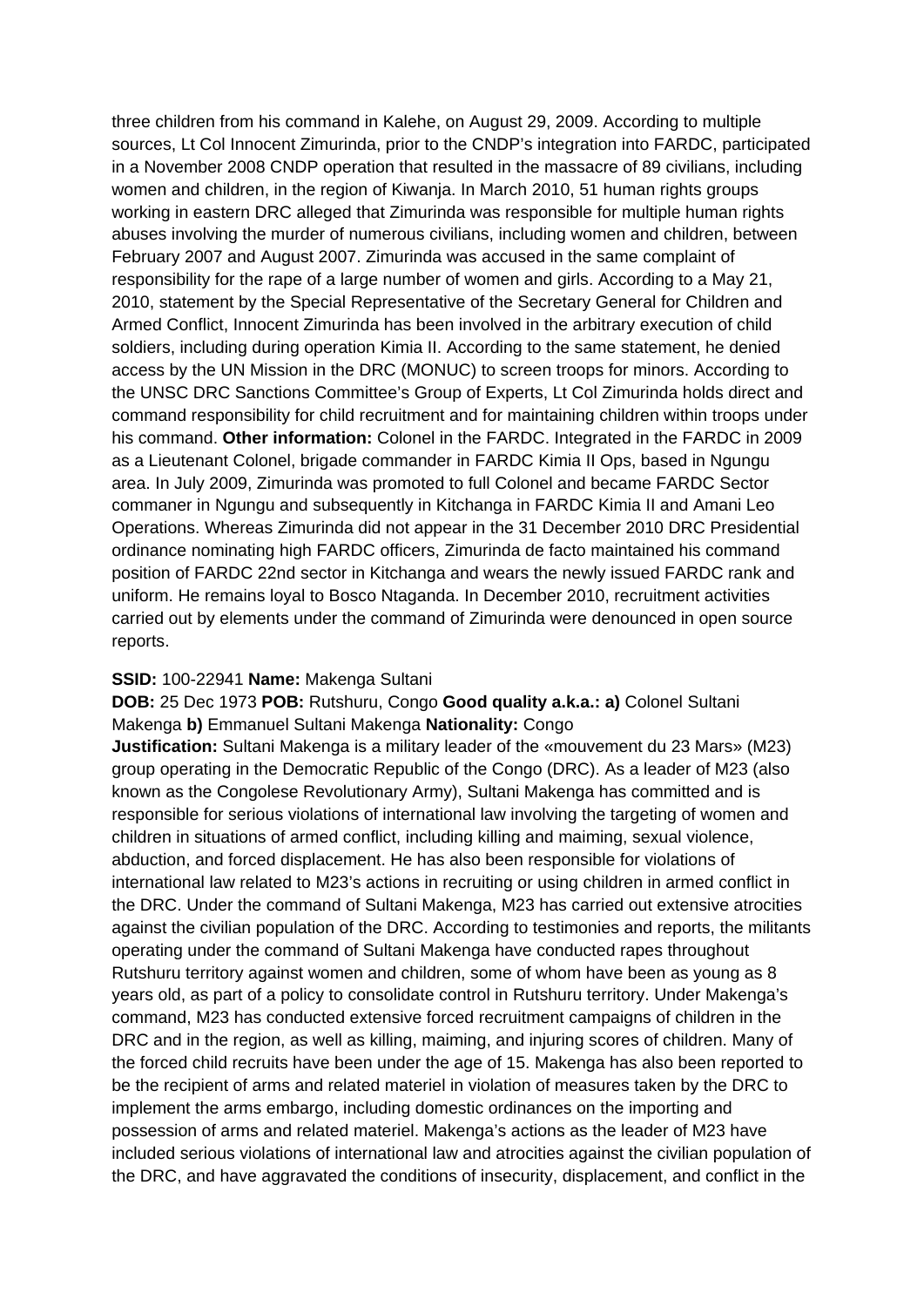region. **Other information:** Military leader of the «mouvement du 23 Mars» (M23) group operating in the Democratic Republic of the Congo.

### **Entities**

## **SSID:** 100-3410 **Name:** Butembo Airlines (BAL)

## **Address:** Butembo, Congo DR

**Justification:** Kisoni Kambale (deceased on 5 July 2007 and subsequently delisted on 24 April 2008 by the Security Council Committee established pursuant to resolution 1533 (2004)) used his airline to transport FNI gold, rations and weapons between Mongbwalu and Butembo. This constitutes «provision of assistance» to illegal armed groups in breach of the arms embargo of resolutions 1493 (2003) and 1596 (2005). **Other information:** Privatelyowned airline, operates out of Butembo. Since December 2008, BAL no longer holds an aircraft operating license in the DRC.

## **SSID:** 100-3417 **Name:** Congomet Trading House

**Good quality a.k.a.:** Congocom **Address:** Butembo, North Kivu, Congo DR **Justification:** Congomet trading House was owned by Kisoni Kambale (deceased on 5 July 2007 and subsequently delisted on 24 April 2008 by the Security Council Committee established pursuant to resolution 1533 (2004)). Kambale acquired almost all the gold production in the Mongbwalu district, which was controlled by the FNI. The FNI derived substantial income from taxes imposed on this production. This constitutes «provision of assistance» to illegal armed groups in breach of the arms embargo of resolutions 1493 (2003) and 1596 (2005). **Other information:** No longer exists as a gold trading house in Butembo, North Kivu.

#### **SSID:** 100-3425 **Name:** Compagnie Aerienne Des Grands Lacs (CAGL)

**Address: a)** CAGL, Avenue Président Mobutu, Goma, Congo DR **b)** Gisenyi, Rwanda **Justification:** CAGL is a company owned by Douglas Mpamo (CAGL was used to transport arms and ammunition in violation of the arms embargo of resolutions 1493 (2003) and 1596 (2005).

## **SSID:** 100-3433 **Name:** Great Lakes Business Company (GLBC)

**Address: a)** GLBC, P.O.Box 315, Goma, Congo DR **b)** Gisenyi, Rwanda (possibly) **Justification:** GLBC is a company owned by Douglas Mpamo. GLBC was used to transport arms and ammunition in violation of the arms embargo of resolutions 1493 (2003) and 1596 (2005). **Other information:** As of December 2008, GLBC no longer had any operational aircraft, although several aircraft continued flying in 2008 despite UN sanctions

## **SSID:** 100-3440 **Name:** Machanga LTD

#### **Address:** Kampala, Uganda

**Justification:** Machanga bought gold through a regular commercial relationship with traders in the DRC tightly linked to militias. This constitutes «provision of assistance» to illegal armed groups in breach of the arms embargo of resolutions 1493 (2003) and 1596 (2005). **Other information:** Gold export company (Directors: Mr. Rajendra Kumar Vaya and Mr. Hirendra M. Vaya). In 2010, assets belonging to Machanga, held in the account of Emirates Gold, were frozen by bank of Nova Scotia Mocatta (UK). The previous owner of Machanga, Rajendra Kumar, and his brother Vipul Kumar, have remained involved in purchasing gold from eastern DRC.